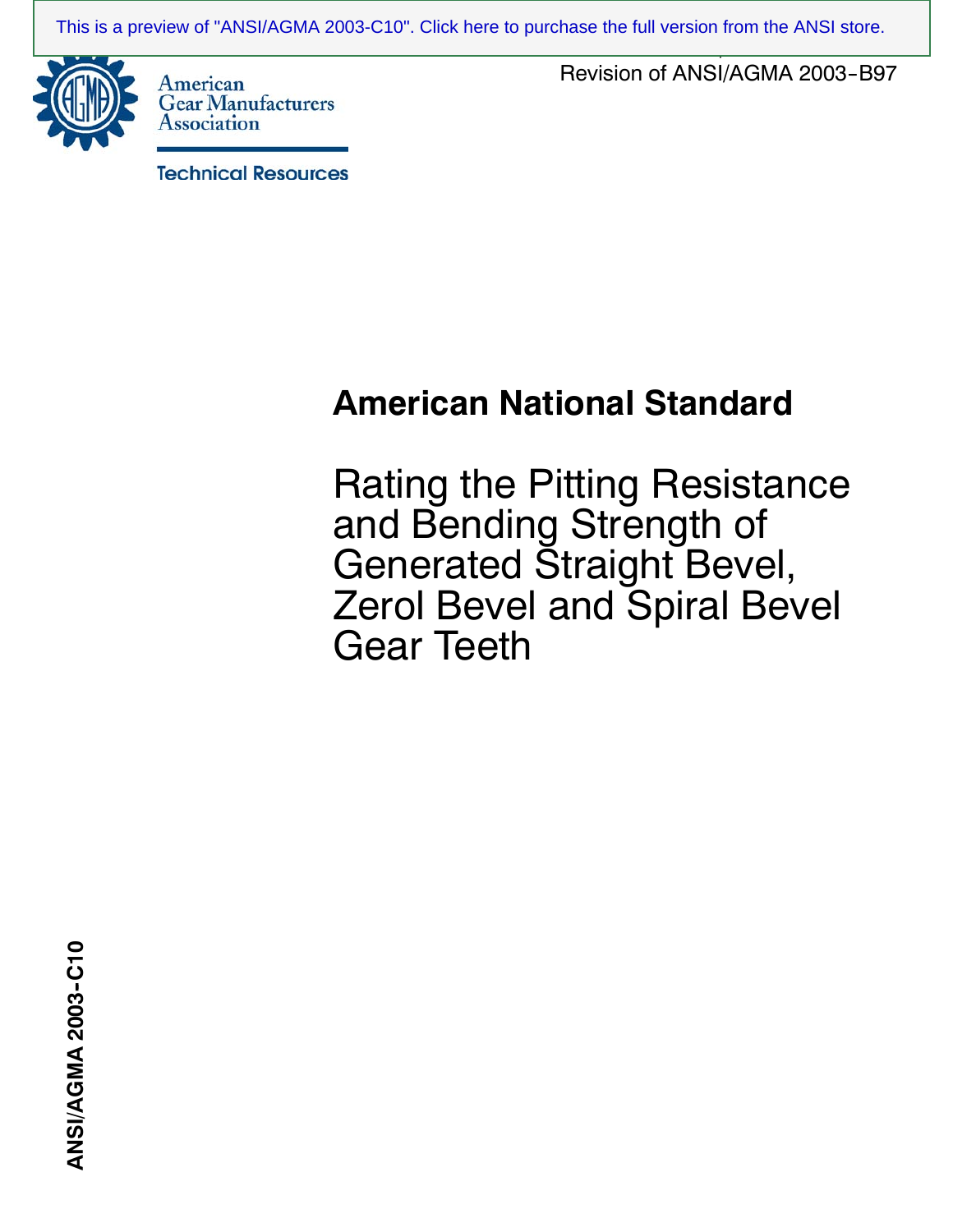## American **National Standard**

## **Rating the Pitting Resistance and Bending Strength of Generated Straight Bevel, Zerol Bevel and Spiral Bevel Gear Teeth** ANSI/AGMA 2003-C10 [Revision of ANSI/AGMA 2003-B97]

Approval of an American National Standard requires verification by ANSI that the requirements for due process, consensus, and other criteria for approval have been met by the standards developer.

Consensus is established when, in the judgment of the ANSI Board of Standards Review, substantial agreement has been reached by directly and materially affected interests. Substantial agreement means much more than a simple majority, but not necessarily unanimity. Consensus requires that all views and objections be considered, and that a concerted effort be made toward their resolution.

The use of American National Standards is completely voluntary; their existence does not in any respect preclude anyone, whether he has approved the standards or not, from manufacturing, marketing, purchasing, or using products, processes, or procedures not conforming to the standards.

The American National Standards Institute does not develop standards and will in no circumstances give an interpretation of any American National Standard. Moreover, no person shall have the right or authority to issue an interpretation of an American National Standard in the name of the American National Standards Institute. Requests for interpretation of this standard should be addressed to the American Gear Manufacturers Association.

**CAUTION NOTICE**: AGMA technical publications are subject to constant improvement, revision, or withdrawal as dictated by experience. Any person who refers to any AGMA technical publication should be sure that the publication is the latest available from the Association on the subject matter.

[Tables or other self--supporting sections may be referenced. Citations should read: See ANSI/AGMA 2003-C10, *Rating the Pitting Resistance and Bending Strength of Generated Straight Bevel, Zerol Bevel and Spiral Bevel Gear Teeth,* published by the American Gear Manufacturers Association, 500 Montgomery Street, Suite 350, Alexandria, Virginia 22314, http://www.agma.org.]

Approved March 17, 2010

## **ABSTRACT**

This standard specifies a method for rating the pitting resistance and bending strength of generated straight bevel, zerol bevel and spiral bevel gear teeth. A detailed discussion of factors influencing gear survival and a calculation method are provided.

Published by

#### **American Gear Manufacturers Association 500 Montgomery Street, Suite 350, Alexandria, Virginia 22314**

Copyright 2010 by American Gear Manufacturers Association All rights reserved.

No part of this publication may be reproduced in any form, in an electronic retrieval system or otherwise, without prior written permission of the publisher.

Printed in the United States of America

ISBN: 978-1-55589-975-2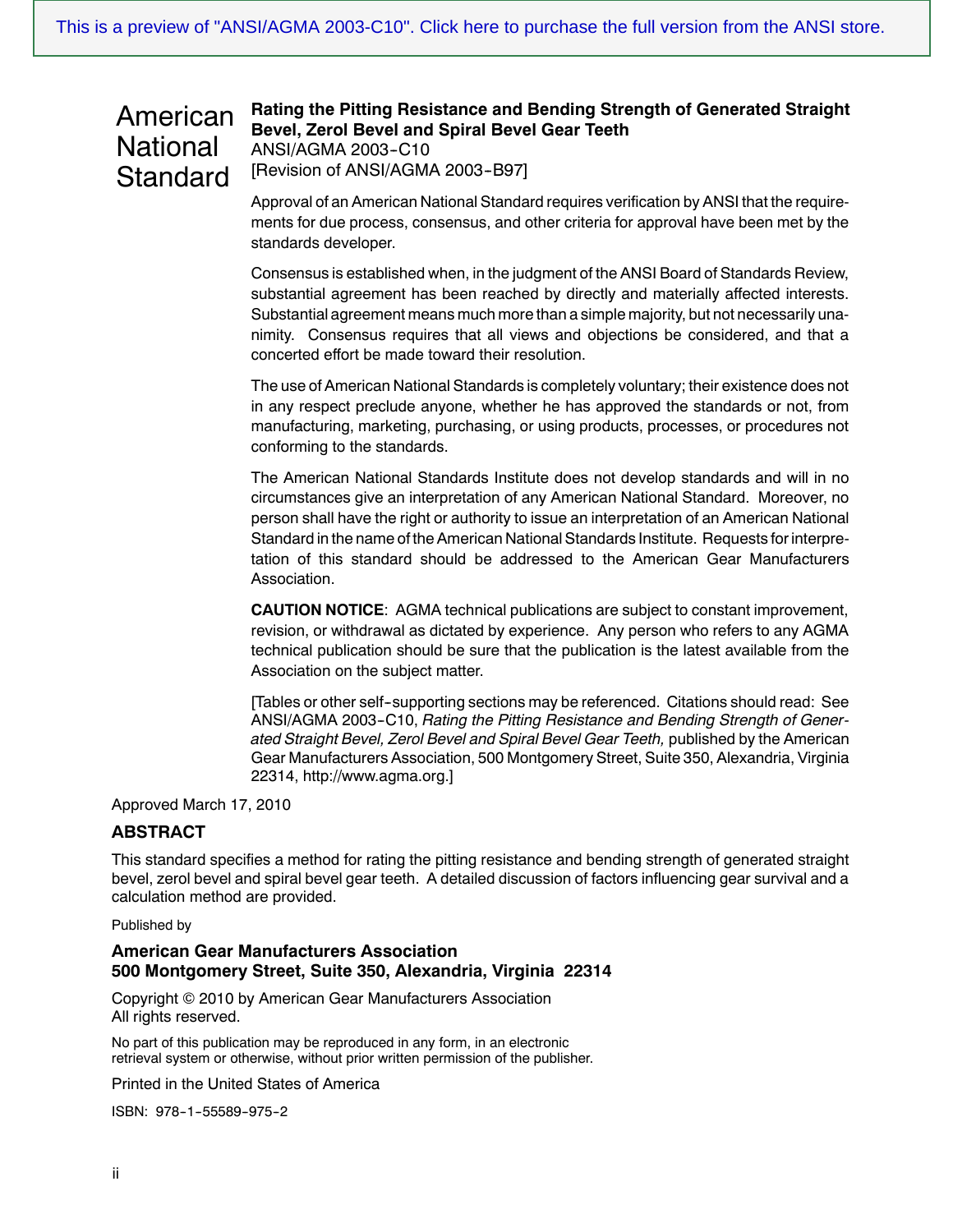## **Contents**

## Page

| 1  |  |  |
|----|--|--|
| 2  |  |  |
| 3  |  |  |
| 4  |  |  |
| 5  |  |  |
| 6  |  |  |
| 7  |  |  |
| 8  |  |  |
| 9  |  |  |
| 10 |  |  |
| 11 |  |  |
| 12 |  |  |
| 13 |  |  |
| 14 |  |  |
| 15 |  |  |
| 16 |  |  |
| 17 |  |  |
| 18 |  |  |
| 19 |  |  |
| 20 |  |  |
| 21 |  |  |

## **Annexes**

## **Figures**

| $\mathbf{1}$   |                                                                                 |
|----------------|---------------------------------------------------------------------------------|
| $\overline{2}$ |                                                                                 |
| 3              |                                                                                 |
| $\overline{4}$ |                                                                                 |
| -5             | Stress cycle factor for pitting resistance, $C_1$ ( $Z_{NT}$ ) (carburized case |
| 6              | Stress cycle factor for bending strength, $K_L$ ( $Y_{NT}$ ) (carburized case   |
| 7              | Hardness ratio factor, $C_H (Z_W)$ , for through hardened pinion and gear  21   |
| 8              |                                                                                 |
| 9              | Allowable contact stress number for through hardened steel gears,               |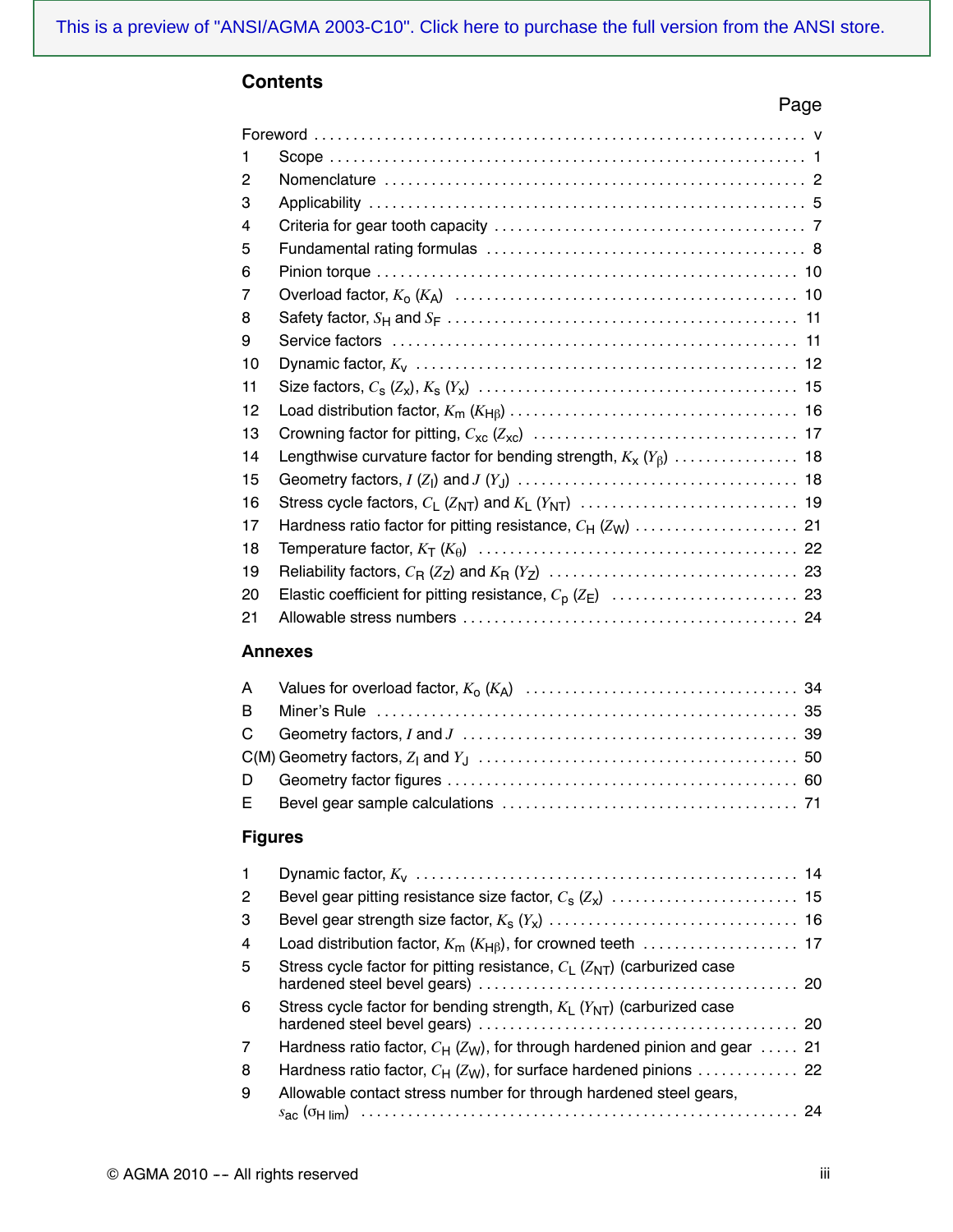| 10 | Bending stress number (allowable) for through hardened steel gears,                      |  |
|----|------------------------------------------------------------------------------------------|--|
|    |                                                                                          |  |
|    | 11 Typical minimum effective case depth for carburized gears, $h_{\rm e}(h_{\rm c}')$ 27 |  |
|    |                                                                                          |  |
|    |                                                                                          |  |

## **Tables**

| $\mathbf{1}$         |                                                                                         |
|----------------------|-----------------------------------------------------------------------------------------|
| $\mathbf{2}^{\circ}$ |                                                                                         |
| 3                    | Allowable contact stress number, sac ( $\sigma_{\text{H lim}}$ ), for steel gears  24   |
| 4                    |                                                                                         |
| 5                    | Bending stress number (allowable), sat ( $\sigma_{\text{F lim}}$ ), for steel gears  25 |
| 6                    | Bending stress number (allowable), sat ( $\sigma_{\text{F lim}}$ ), for iron gears  25  |
| $\overline{7}$       |                                                                                         |
| 8                    | Major metallurgical factors affecting carburized and hardened gears  30                 |
| 9                    | Major metallurgical factors affecting nitrided gears  32                                |
| 10                   | Major metallurgical factors affecting through hardened gears  32                        |
| 11                   | Major metallurgical factors affecting flame or induction hardened gears  33             |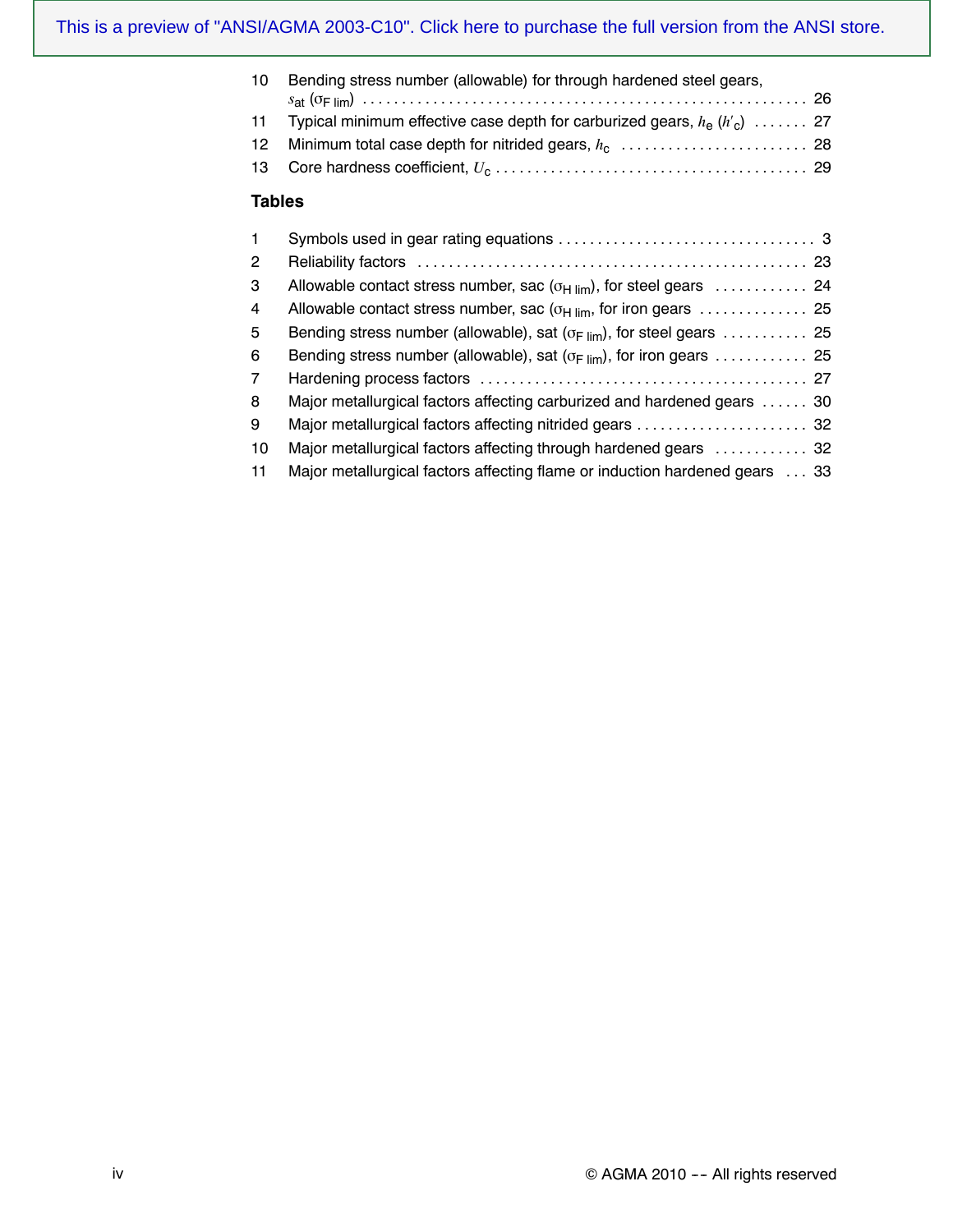## **Foreword**

[The foreword, footnotes and annexes, if any, in this document are provided for informational purposes only and are not to be construed as a part of ANSI/AGMA Standard 2003-C10, *Rating the Pitting Resistance and Bending Strength of Generated Straight Bevel, Zerol Bevel and Spiral Bevel Gear Teeth.*]

This standard presents general formulas for rating pitting resistance and bending strength of generated straight bevel, zerol bevel and spiral bevel gear teeth, and supersedes the following previous standards:

AGMA 212.02, *Standard for Surface Durability (Pitting) Formulas for Straight Bevel and Zerol Bevel Gear Teeth*

AGMA 216.01, *Standard for Surface Durability (Pitting) Formulas for Spiral Bevel Gear Teeth*

AGMA 222.02, *Standard for Rating The Strength of Straight Bevel and Zerol Bevel Gear Teeth*

AGMA 223.01, *Standard for Rating the Strength of Spiral Bevel Gear Teeth*

The purpose of standard 2003-A86 was to establish a common base for rating various types of bevel gears for differing applications and to encourage the maximum practical degree of uniformity and consistency between rating practices within the gear industry.

The formulas presented in this standard contain numerous terms whose individual values can vary significantly depending on application, system effects, accuracy and manufacturing method. Proper evaluation of these terms is essential for realistic rating. The knowledge and judgment required to properly evaluate the various rating factors come primarily from years of accumulated experience in designing, testing, manufacturing and operating similar gear units. The detailed treatment of the general rating formulas for specific product applications is best accomplished by those experienced in the field.

ANSI/AGMA 2003-A86 consolidated and updated previous standards to facilitate application by elimination of redundant material, and also to stress the importance of checking both pitting resistance and bending strength aspects to insure a reliable and well balanced design.

The first draft of ANSI/AGMA 2003-A86 was made in May 1980. It was approved by the AGMA membership in June, 1985. It was approved as an American National Standard on May 2, 1986, but was not published until early 1987. The edition contained editorial items which were discovered after publication and corrected by the members of the AGMA Gear Rating Committee in the spring of 1988.

AGMA 2003--B97 began as a proposal by the US Delegation to the International Standards Organization (ISO) in 1988 as an effort to reach a consensus. It contained revisions and updates which made it closer to ISO as follows:

- -- The calculations for dynamic factor and geometry factors appeared in a draft of ISO 10300;
- -- The table for load distribution factor was the same as appears in a draft of ISO 10300;
- The material grade requirements were similar to those of ISO 6336-5;
- Each symbol used in AGMA 2003-B97 had the ISO equivalent symbol adjacent to it in parentheses.

Several significant changes were introduced in AGMA 2003-B97:

-- The introduction of material grade requirements to provide guidance in the selection of stress numbers;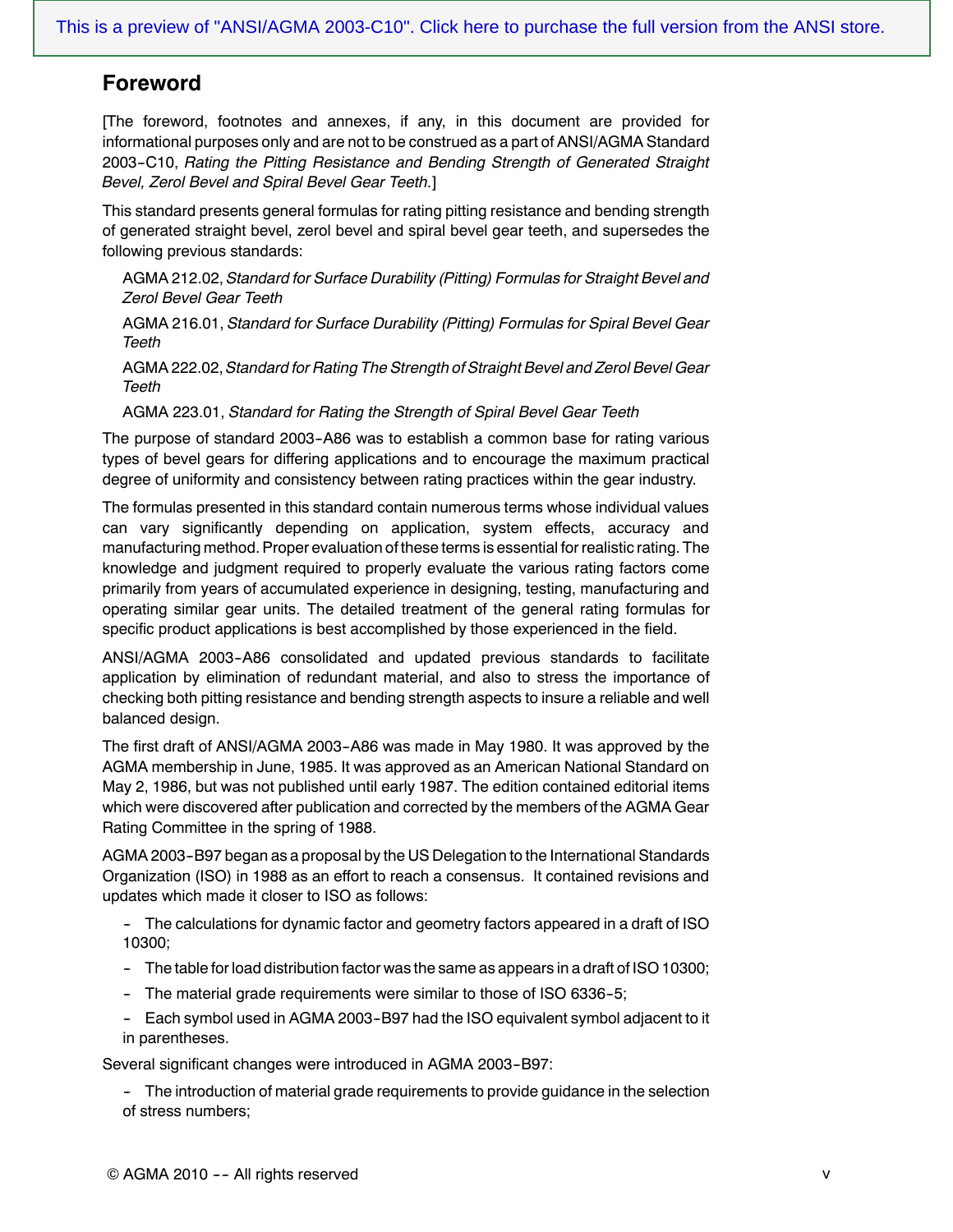- The replacement of the external dynamic factor;
- Replacing the internal dynamic factor with a new dynamic factor;
- -- Equations for size factor for bending and pitting resistance were introduced;
- An adjustment of the load distribution factor;
- Revision of the allowable stress numbers;
- Elimination of the stress correction factor;
- The life factor curve for pitting resistance was adjusted to compensate for revisions to previously mentioned factors;
- -- The fundamental contact stress formula was adjusted to remove the term accommodating light load conditions.

The term zerol or Zerol is used to define a spiral bevel gear with a zero spiral angle. Zerol is a registered trademark of the Gleason Works.

This standard, ANSI/AGMA 2003-C10, is a revision of its superseded version. The size factor for pitting resistance addressed in clause 11, was updated to incorporate experience which has been gained with use of the standard. Editorial changes were made to equations 10M, C103M and figure 3. All other material in the standard remains unchanged.

The first draft of ANSI/AGMA 2003-C10 was made in November 2008. It was approved by the AGMA membership in March 4, 2010. It was approved as an American National Standard on March 17, 2010.

Suggestions for improvement of this standard will be welcome. They should be sent to the American Gear Manufacturers Association, 500 Montgomery Street, Suite 350, Alexandria, Virginia 22314.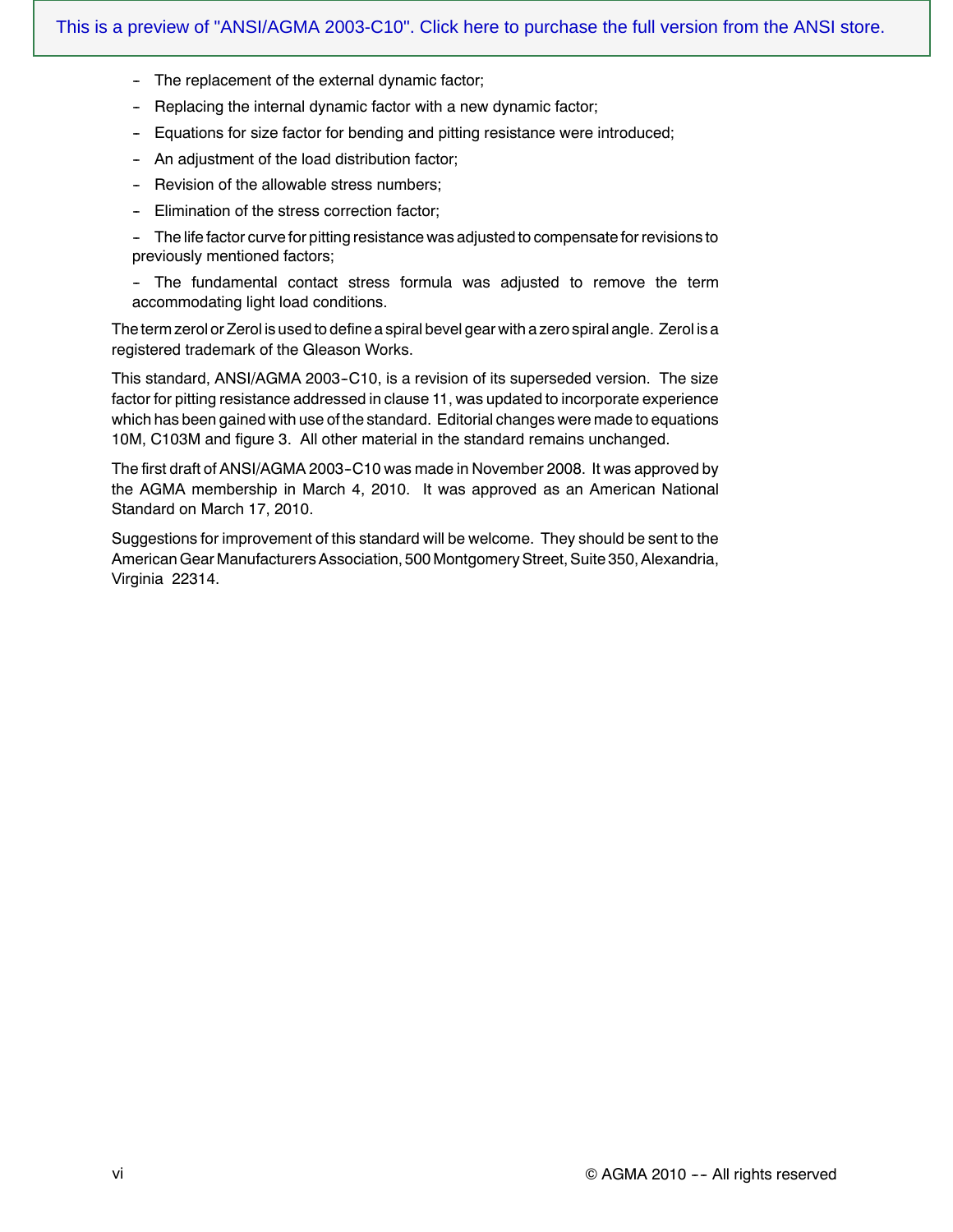## **PERSONNEL of the AGMA Bevel Gearing Committee**

| Chairman: Robert F. Wasilewski  Arrow Gear Company    |
|-------------------------------------------------------|
| Vice Chairman: George Lian  Amarillo Gear Company LLC |

## **ACTIVE MEMBERS**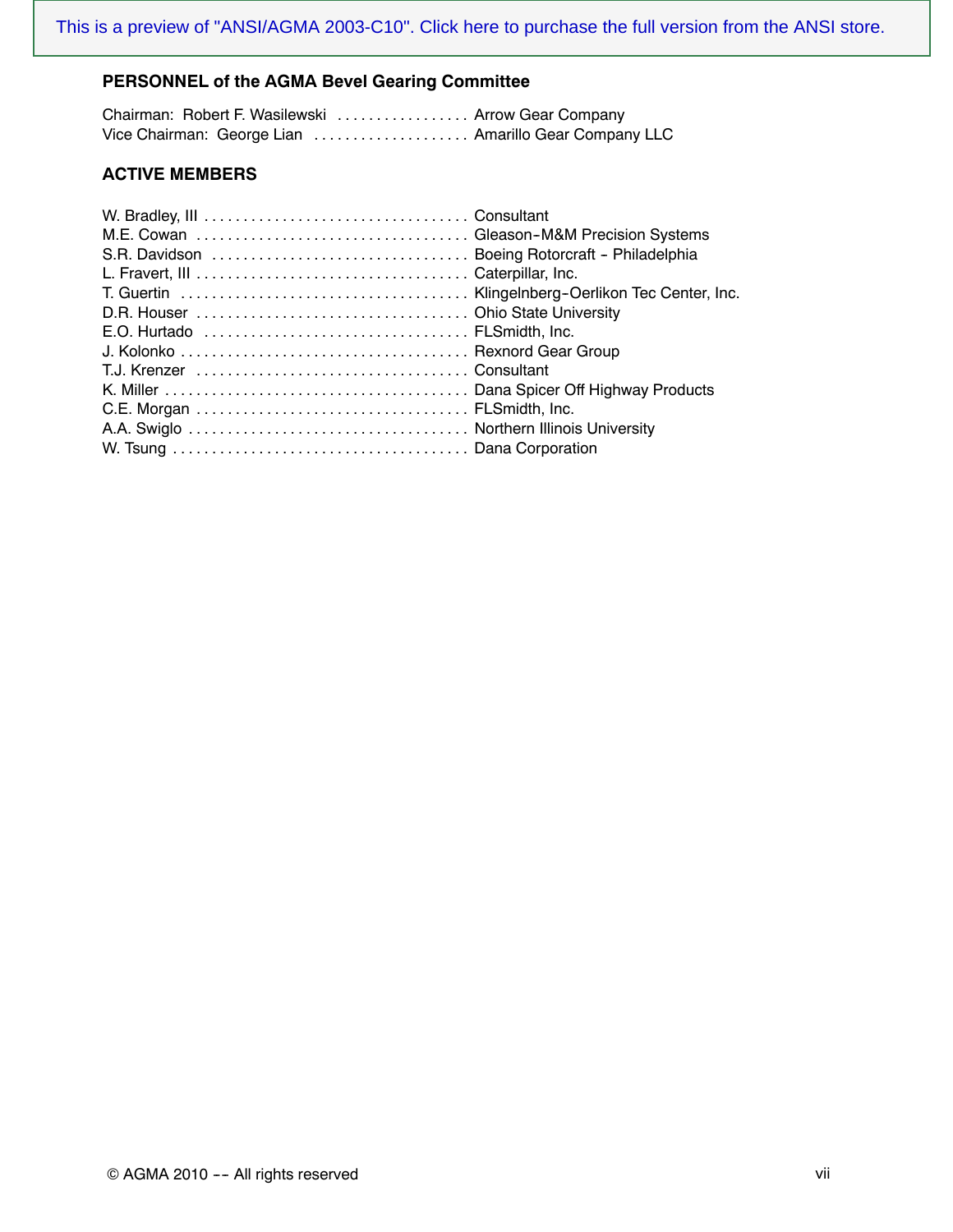[This is a preview of "ANSI/AGMA 2003-C10". Click here to purchase the full version from the ANSI store.](https://webstore.ansi.org/Standards/AGMA/ANSIAGMA2003C10?source=preview)

(This page is intentionally blank)